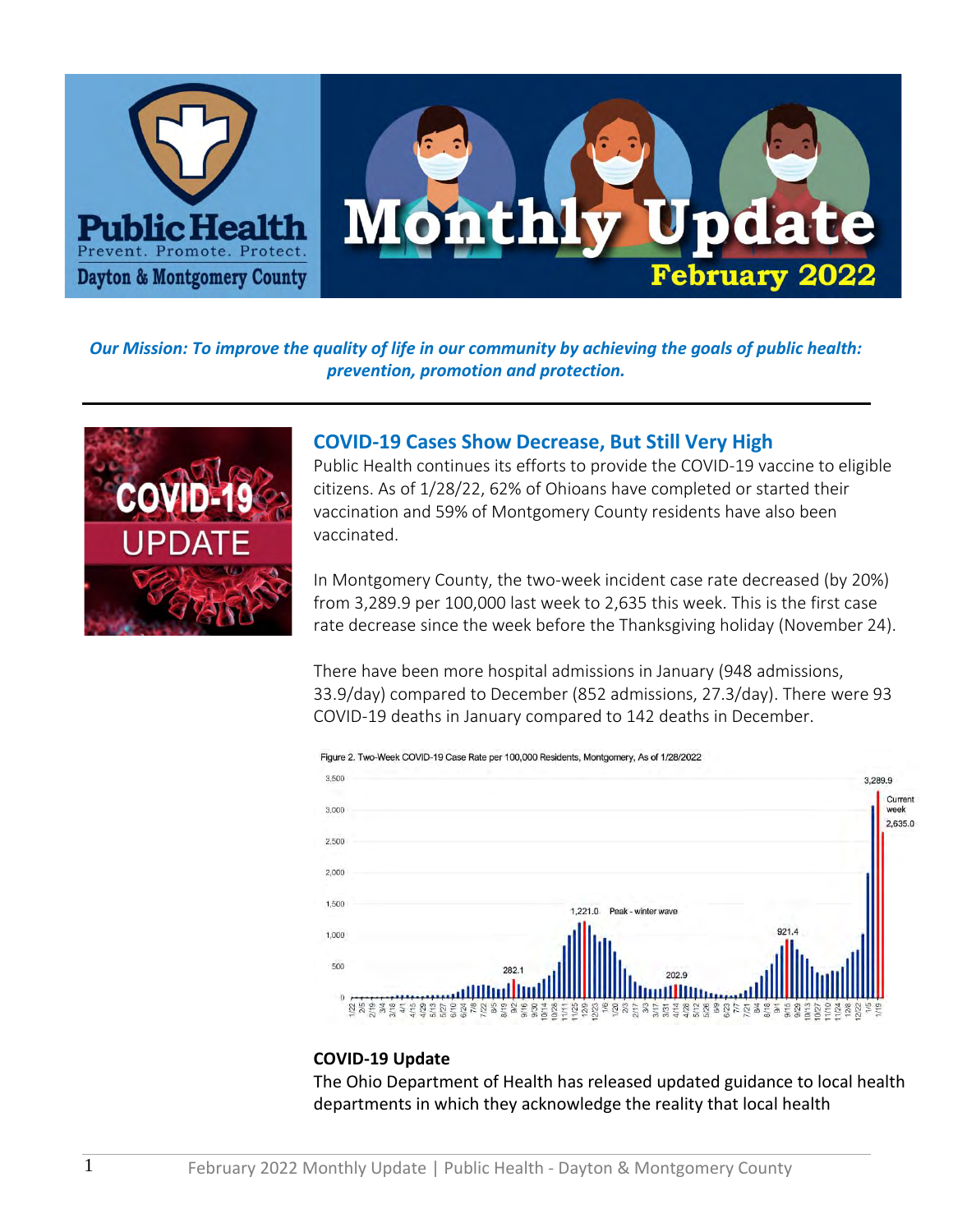departments were already facing, the large number of cases has made it a challenge for all health departments to contact every individual who has tested positive. As for the schools, they previously were reporting their total number of cases to us daily, but now will only do so weekly. However, Public Health will continue to report the school's cases weekly to the Ohio Department of Health. The isolation and quarantine procedure for individuals remains unchanged. For more information visit [www.phdmc.org.](https://nam10.safelinks.protection.outlook.com/?url=http%3A%2F%2Fwww.phdmc.org%2F&data=04%7C01%7Cjsteele%40phdmc.org%7Cf2add5469c754d7f0af408d9e273b206%7Cefedc9042baf4ad68c0ec0e87981f768%7C0%7C0%7C637789808797882744%7CUnknown%7CTWFpbGZsb3d8eyJWIjoiMC4wLjAwMDAiLCJQIjoiV2luMzIiLCJBTiI6Ik1haWwiLCJXVCI6Mn0%3D%7C3000&sdata=r4FyPzF2gd5ojzS0z0z2OG6fOSn4dGxTSuZF%2FK0qsbI%3D&reserved=0)

#### **COVID-19 Vaccinations**

Public Health is continuing to provide COVID-19 vaccinations throughout Montgomery County. It is recommended that everyone who is eligible to receive a vaccine do so as soon as possible. In addition, it is recommended that individuals stay up to date on their booster doses. If you have questions about the vaccine, please [visit coronavirus.ohio.gov.](https://nam10.safelinks.protection.outlook.com/?url=https%3A%2F%2Fcoronavirus.ohio.gov%2Fwps%2Fportal%2Fgov%2Fcovid-19%2Fcovid-19-vaccination-program%2Fcovid-19-vaccine-myths-vs-facts%2Fcovid-19-vaccine-myths-vs-facts&data=04%7C01%7Cjsteele%40phdmc.org%7Cf2add5469c754d7f0af408d9e273b206%7Cefedc9042baf4ad68c0ec0e87981f768%7C0%7C0%7C637789808797882744%7CUnknown%7CTWFpbGZsb3d8eyJWIjoiMC4wLjAwMDAiLCJQIjoiV2luMzIiLCJBTiI6Ik1haWwiLCJXVCI6Mn0%3D%7C3000&sdata=eYBpg0EwQYL1SE%2BmBD7JpA%2F%2FwMTkpVYX1LHD3haK5Ts%3D&reserved=0) Schedule and registration information is available at [www.phdmc.org.](https://nam10.safelinks.protection.outlook.com/?url=https%3A%2F%2Fpublichealthdmc-my.sharepoint.com%2Fpersonal%2Fdsuffoletto_phdmc_org%2FDocuments%2F2022%2FMonthly%2520Update%2Fwww.phdmc.org.&data=04%7C01%7Cjsteele%40phdmc.org%7Cf2add5469c754d7f0af408d9e273b206%7Cefedc9042baf4ad68c0ec0e87981f768%7C0%7C0%7C637789808797882744%7CUnknown%7CTWFpbGZsb3d8eyJWIjoiMC4wLjAwMDAiLCJQIjoiV2luMzIiLCJBTiI6Ik1haWwiLCJXVCI6Mn0%3D%7C3000&sdata=Lo2V8kPvpuybHWU6CjfZDmSzVTwZc6y0r91RCUtGLXk%3D&reserved=0)

#### **COVID-19 Testing**

Public Health has begun scheduling COVID-19 testing clinics at Bethesda Temple in Dayton. The PCR tests are provided free of charge with results in 24 to 48 hours. Testing is indicated for individuals who have symptoms of COVID-19 or who have had direct exposure to someone who has tested positive for COVID-19. Registrations may be made by visiting [www.phdmc.org.](https://nam10.safelinks.protection.outlook.com/?url=https%3A%2F%2Fpublichealthdmc-my.sharepoint.com%2Fpersonal%2Fdsuffoletto_phdmc_org%2FDocuments%2F2022%2FMonthly%2520Update%2Fwww.phdmc.org.&data=04%7C01%7Cjsteele%40phdmc.org%7Cf2add5469c754d7f0af408d9e273b206%7Cefedc9042baf4ad68c0ec0e87981f768%7C0%7C0%7C637789808797882744%7CUnknown%7CTWFpbGZsb3d8eyJWIjoiMC4wLjAwMDAiLCJQIjoiV2luMzIiLCJBTiI6Ik1haWwiLCJXVCI6Mn0%3D%7C3000&sdata=Lo2V8kPvpuybHWU6CjfZDmSzVTwZc6y0r91RCUtGLXk%3D&reserved=0)

#### **At-Home COVID-19 Test Kits**

Home COVID-19 tests are now available at no cost to most Americans, as part of the Biden administration's effort to increase testing around the United States. There are no shipping costs and people won't need to provide a credit card number to file an order. There's a limit of four tests per household. The tests are expected to ship within seven to 12 days of your order. Order your tests now at [www.COVIDtests.gov](https://nam10.safelinks.protection.outlook.com/?url=http%3A%2F%2Fwww.covidtests.gov%2F&data=04%7C01%7Cjsteele%40phdmc.org%7Cf2add5469c754d7f0af408d9e273b206%7Cefedc9042baf4ad68c0ec0e87981f768%7C0%7C0%7C637789808797882744%7CUnknown%7CTWFpbGZsb3d8eyJWIjoiMC4wLjAwMDAiLCJQIjoiV2luMzIiLCJBTiI6Ik1haWwiLCJXVCI6Mn0%3D%7C3000&sdata=J2I1H0q0vEIPEwdfaDhyEa4KKZXnlNXhbacI7cbe1gg%3D&reserved=0) so you have them when you need them.



## **Mommy Monday's**

Public Health - Dayton & Montgomery County's Ohio Equity Institute's neighborhood navigators are hosting a *"Mommy Monday"* educational event called *["Crush the Confusion", designed for pregnant women, on Monday,](https://nam10.safelinks.protection.outlook.com/?url=https%3A%2F%2Fwww.phdmc.org%2Fevents%2Ficalrepeat.detail%2F2022%2F02%2F07%2F427%2F30%257C31%257C33%257C43%2Fmommy-monday-crushing-confusion&data=04%7C01%7Cjsteele%40phdmc.org%7Cf2add5469c754d7f0af408d9e273b206%7Cefedc9042baf4ad68c0ec0e87981f768%7C0%7C0%7C637789808797882744%7CUnknown%7CTWFpbGZsb3d8eyJWIjoiMC4wLjAwMDAiLCJQIjoiV2luMzIiLCJBTiI6Ik1haWwiLCJXVCI6Mn0%3D%7C3000&sdata=DeLTX32GkgGtuASShF61PDBRC8foP8sJ09%2BxzAt4NUA%3D&reserved=0)  [February 7 at 3:00 pm](https://nam10.safelinks.protection.outlook.com/?url=https%3A%2F%2Fwww.phdmc.org%2Fevents%2Ficalrepeat.detail%2F2022%2F02%2F07%2F427%2F30%257C31%257C33%257C43%2Fmommy-monday-crushing-confusion&data=04%7C01%7Cjsteele%40phdmc.org%7Cf2add5469c754d7f0af408d9e273b206%7Cefedc9042baf4ad68c0ec0e87981f768%7C0%7C0%7C637789808797882744%7CUnknown%7CTWFpbGZsb3d8eyJWIjoiMC4wLjAwMDAiLCJQIjoiV2luMzIiLCJBTiI6Ik1haWwiLCJXVCI6Mn0%3D%7C3000&sdata=DeLTX32GkgGtuASShF61PDBRC8foP8sJ09%2BxzAt4NUA%3D&reserved=0)* via Zoom. The neighborhood navigators will help clarify myths and facts about pregnancy and childbirth.

If you are pregnant and getting a wealth of advice and information from wellmeaning family and friends about your pregnancy and impending birthing experience, but you aren't sure what's fact or fiction, let the neighborhood navigators help you sift through the facts and myths.

Participants are encouraged to bring their questions and concerns to this live Zoom event designed to help optimize the pregnancy and birthing experience.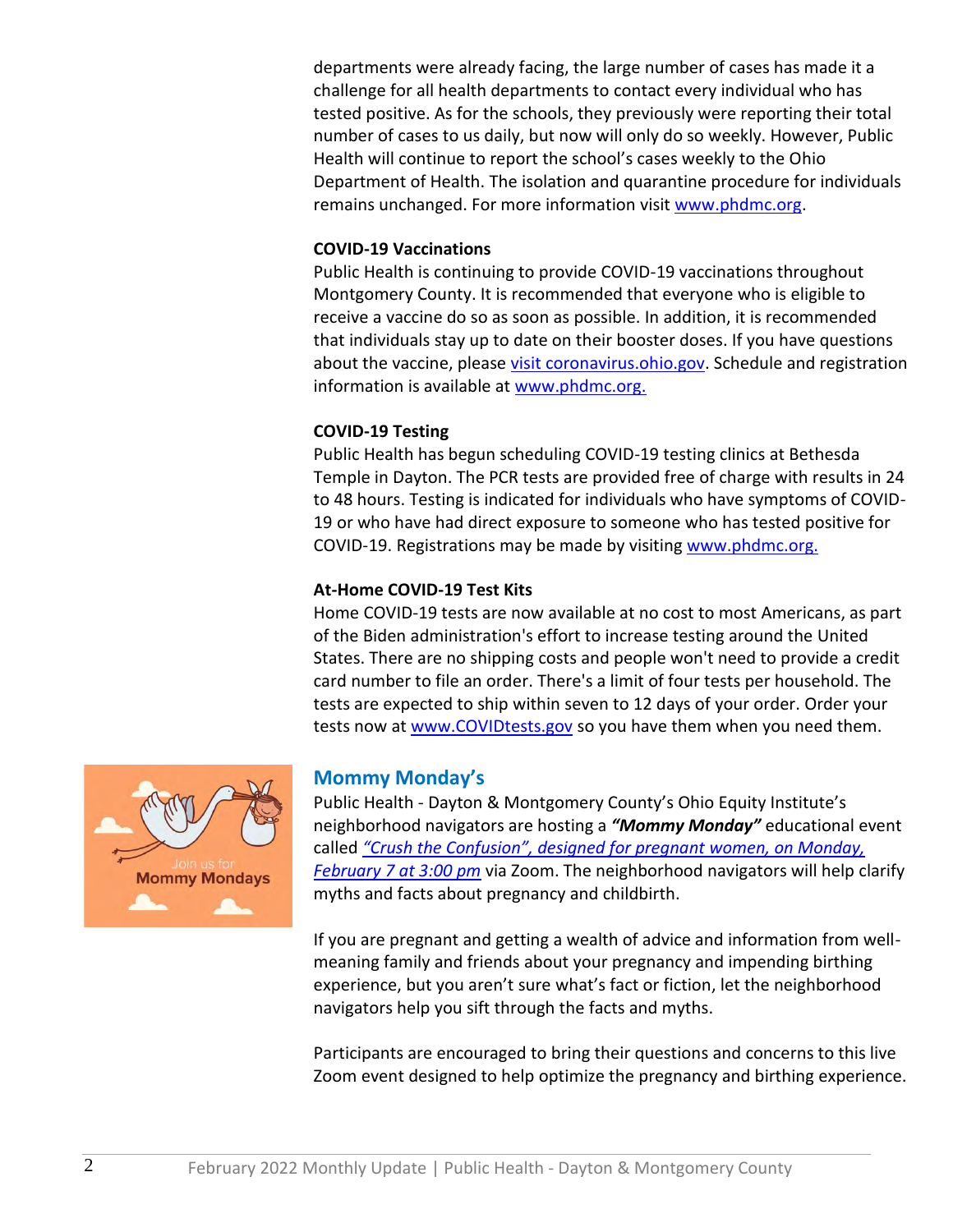This free event will be hosted on Zoom, and you must pre-register. After registration you will be sent a link to access the discussion. All Montgomery County registrants who attend and complete an exit survey will be entered to win one of three prizes:

- 1st Prize \$75 in Gift Cards to Bayer's Melon Farm
- 2nd Prize \$50 in Gift Cards to Bayer's Melon Farm
- 3rd Prize \$25 in Gift Cards to Bayer's Melon Farm

To register in advance visit [www.phdmc.org/mommy-mondays](https://nam10.safelinks.protection.outlook.com/?url=http%3A%2F%2Fwww.phdmc.org%2Fmommy-mondays&data=04%7C01%7Cjsteele%40phdmc.org%7Cf2add5469c754d7f0af408d9e273b206%7Cefedc9042baf4ad68c0ec0e87981f768%7C0%7C0%7C637789808797882744%7CUnknown%7CTWFpbGZsb3d8eyJWIjoiMC4wLjAwMDAiLCJQIjoiV2luMzIiLCJBTiI6Ik1haWwiLCJXVCI6Mn0%3D%7C3000&sdata=q6rCFVD8lDhEDICRin7rD00%2BqaJSTEsYCa3sjTtgfMA%3D&reserved=0) or for more information call (937) 496-7718.



#### **Heart Health Awareness Month**

February is Heart Health Awareness Month and Public Health encourages people to focus on their cardiovascular health. Cardiovascular disease is a group of diseases that affect the heart or blood vessels. The most common cardiovascular disease is coronary artery disease, which involves narrowing or blocked arteries that can lead to life-threating events such as heart attack, stroke, or heart failure.

According to the American Heart Association's 2021 Research, cardiovascular disease claims more lives each year than all forms of cancer and chronic lower respiratory disease combined and was listed as the underlying cause of 868,662 deaths in the US in 2017.

One of Public Health's Community Health Improvement Plan goals is to bring awareness to heart health and to decrease cardiovascular disease related hospital visits among Montgomery County residents.

#### **In recognition of Heart Health Awareness Month, Public Health encourages you to wear red for Go Red for Women on Friday, February 4, and to take the following pledge for your heart health:**

- Be more physically active commit to 150 minutes of physical activity per week and two days of strength training.
- Maintain a healthy weight.
- Eat a nutritious diet filled with a variety of fruits, vegetables, and whole grains.
- Quit smoking.
- Reduce stress.
- Get enough quality sleep recommended 6-7 hours each night.
- Track your heart health status and know your numbers
	- o Blood pressure Systolic (upper number) less than 120 and diastolic (lower number) less than 80.
	- o Blood cholesterol low-density lipoproteins (LDL) and highdensity lipoproteins (HDL).
	- o Blood sugar.
	- o Body weight.

For more information visit [www.goredforwomen.org](https://nam10.safelinks.protection.outlook.com/?url=https%3A%2F%2Fwww.goredforwomen.org%2Fen%2Fget-involved%2Fgive%2Fwear-red-and-give%3Fsc_camp%3D3F79952D21604F73A5F0EB52FF08AF2B&data=04%7C01%7Cjsteele%40phdmc.org%7Cf2add5469c754d7f0af408d9e273b206%7Cefedc9042baf4ad68c0ec0e87981f768%7C0%7C0%7C637789808797882744%7CUnknown%7CTWFpbGZsb3d8eyJWIjoiMC4wLjAwMDAiLCJQIjoiV2luMzIiLCJBTiI6Ik1haWwiLCJXVCI6Mn0%3D%7C3000&sdata=z3L1LevT3xja%2FN2rJL%2Frp7Mfd%2FuN144KD9KCSOuwebA%3D&reserved=0)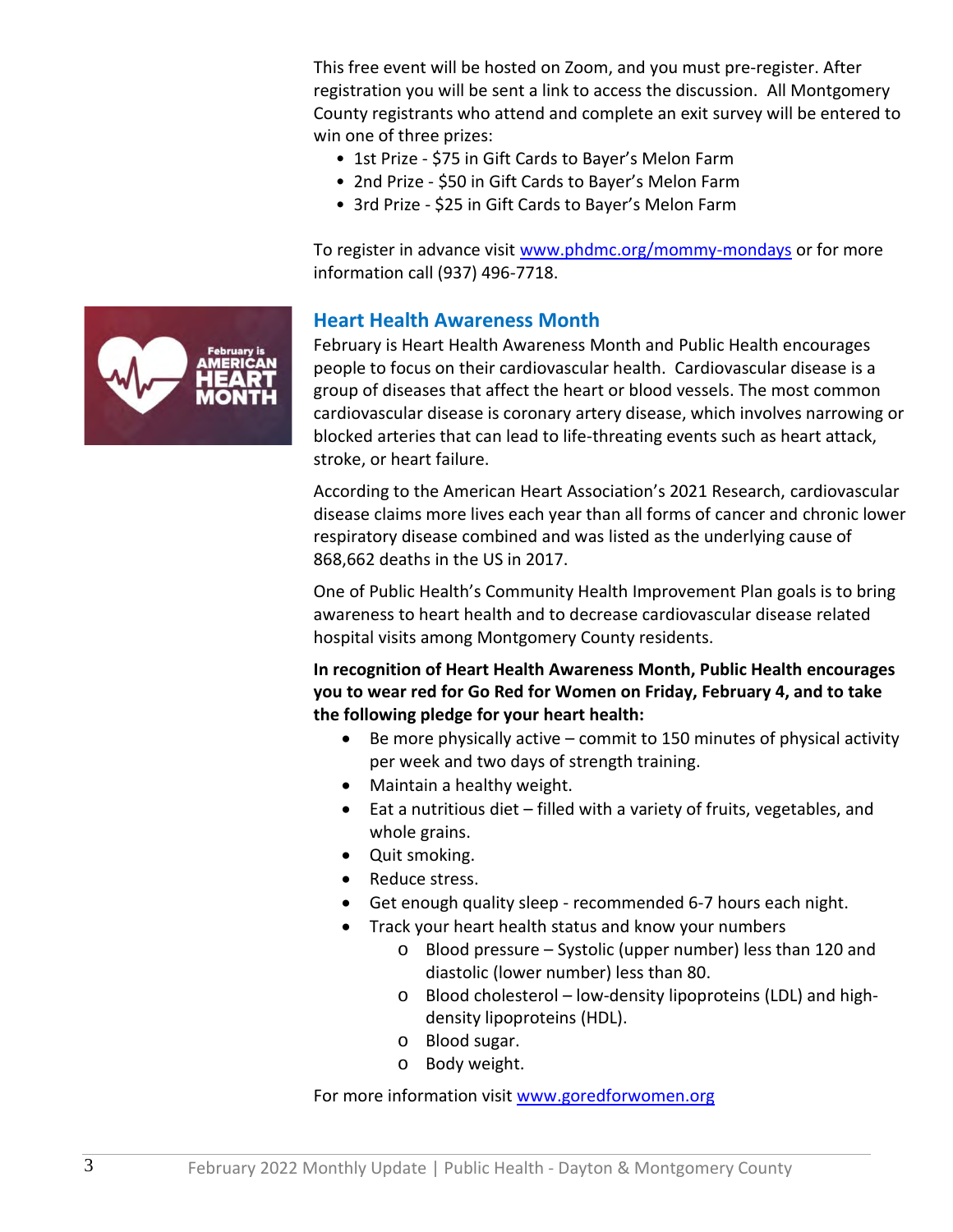

# **Tackling Food Safety for the Big Game**

Tackling a game day spread? [Play by these rules from the CDC](https://www.cdc.gov/foodsafety/communication/rules-of-game.html) and keep the runs on the field. Make sure your game day favorites are memorable for all the right reasons. Follow these four tips to avoid food poisoning:

#### **1. Keep it Clean**

- [Wash your hands](https://www.cdc.gov/handwashing/handwashing-kitchen.html) with soap and running water for at least 20 seconds before, during, and after preparing food and before eating. Also, wash your hands after using the bathroom and touching pets.
- [Wash your cutting boards,](https://www.foodsafety.gov/keep-food-safe/4-steps-to-food-safety#clean) dishes, utensils, and countertops with hot, soapy water after preparing each food item.
- [Wash or scrub fruits and vegetables under running water](https://www.cdc.gov/foodsafety/communication/steps-healthy-fruits-veggies.html)—even if you do not plan to eat the peel—so dirt and germs on the surface do not get inside when you cut.

#### **2. Avoid Mix-ups**

- [Separate](https://www.foodsafety.gov/keep-food-safe/4-steps-to-food-safety#separate) raw meats from ready-to-eat foods like veggies when preparing, serving, or storing foods.
	- o Use separate cutting boards, plates, and knives for produce and for raw meat, chicken, turkey, seafood, and eggs.
- Offer guests individual serving utensils and small plates to discourage them from eating dips and salsa directly from the bowls.

#### **3. Cook it Well**

Cooking food to the right temperature kills harmful germs. Use a food thermometer to check meat, egg, and microwaved dishes on your menu.

- Make sure chicken wings (and other poultry) reach an internal temperature of at least 165°F. Ground beef and egg dishes should reach at least 160°F. Check the [safe internal temperature](https://www.foodsafety.gov/food-safety-charts/safe-minimum-cooking-temperature) for other foods.
- Follow [recommended standing or rest times](https://www.foodsafety.gov/food-safety-charts/safe-minimum-cooking-temperature) after cooking some foods like steaks or roasts.
	- o Areas of the food that are not completely cooked (cold spots) can provide a hiding place for germs.
	- o Always follow directions for the standing time (the extra minutes food should rest to finish cooking).
- Follow cooking directions on the package when cooking frozen food in the [microwave.](https://www.fsis.usda.gov/wps/portal/fsis/topics/food-safety-education/get-answers/food-safety-fact-sheets/appliances-and-thermometers/microwave-ovens-and-food-safety/ct_index)

#### **4. Keep it Safe**

Serve food at the right temperature: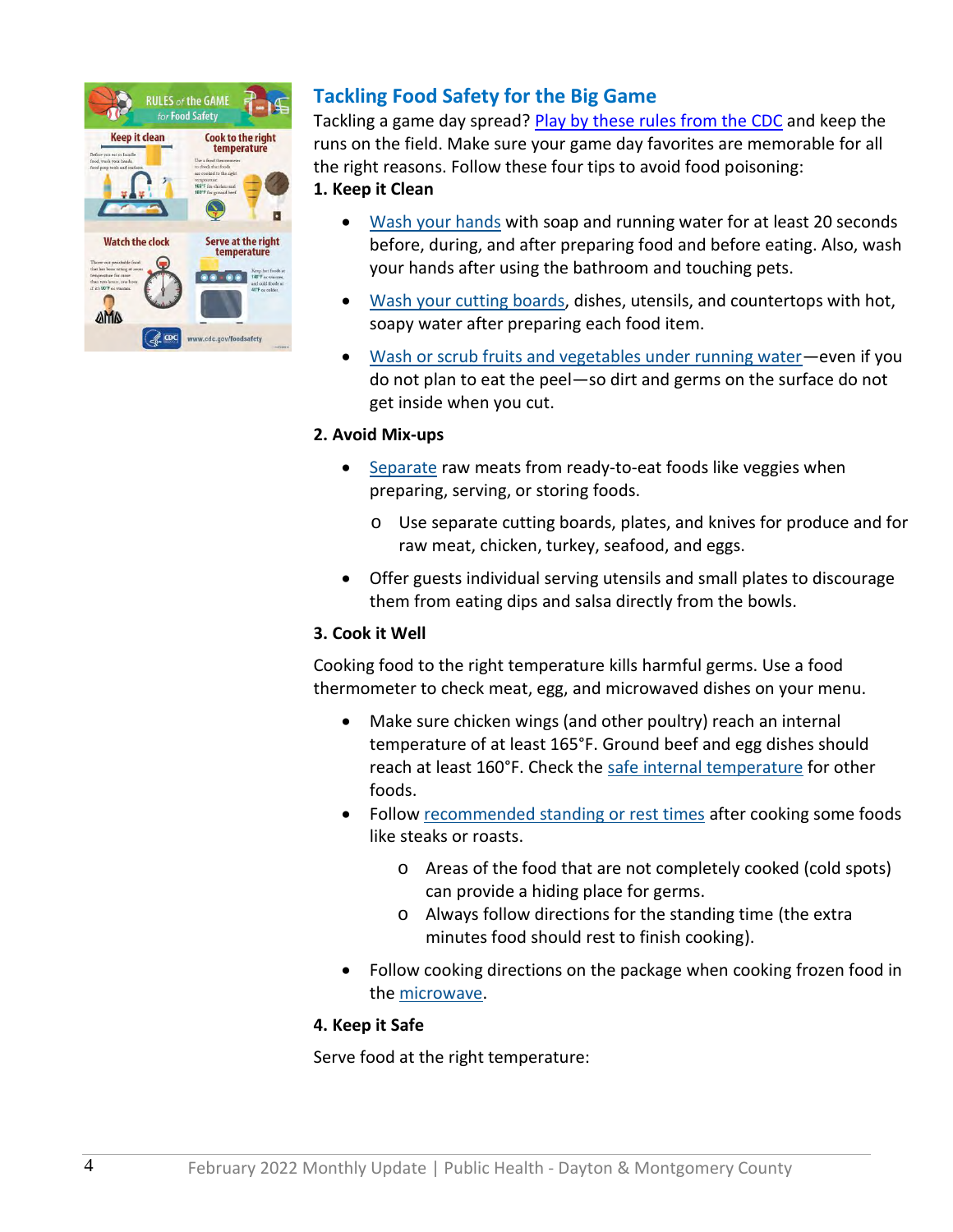- Keep hot foods at 140°F or warmer. Use chafing dishes, slow cookers, and warming trays to keep food hot.
- Keep cold foods, like salsa and guacamole, at 40°F or colder. Use small service trays or nest serving dishes in bowls of ice.
- [Getting takeout or delivery?](https://www.cdc.gov/foodsafety/communication/food-safety-meal-kits.html) Make sure to keep hot foods hot and cold foods cold.

If you prepare food in advance or have leftovers, store and reheat them the right way:

- Divide cooked food into smaller portions or pieces and put in [shallow](https://www.fsis.usda.gov/food-safety/safe-food-handling-and-preparation/food-safety-basics/leftovers-and-food-safety)  [containers](https://www.fsis.usda.gov/food-safety/safe-food-handling-and-preparation/food-safety-basics/leftovers-and-food-safety) to cool. This encourages rapid, even cooling.
	- o Be sure to divide large pots of food (for example, soups and stews) and [large cuts of meats](https://www.cdc.gov/foodsafety/diseases/clostridium-perfringens.html) (for example, roasts and whole chickens).
- Put cooked food and leftovers in a refrigerator or freezer as soon as possible—always within 2 hours of preparing, or 1 hour if the food is exposed to temperatures above 90°F (like a hot car or tailgate party).
	- o It's ok to put hot foods directly into the refrigerator.
	- o Keep your refrigerator at 40°F or below and your freezer at 0°F or below.
- [Refrigerate](https://www.foodsafety.gov/food-safety-charts/cold-food-storage-charts) cooked food and leftovers for 3 to 4 days at most. Freeze the food if you won't be eating it soon.
- Reheat food to at least 165°F before serving. This includes leftovers warmed up in the microwave.



## **Media Opportunities:**

1/3/2022 - WKEF - COVID-19 Schools 1/3/2022 - WDTV - COVID-19 Schools 1/3/2022 - DDN - COVID-19 Testing 1/4/2022 - WHIO - COVID-19 Test Kits 1/4/2022 - WDTN - COVID-19 Isolation & Quarantine 1/4/2022 - WHIO - COVID-19 Test Kits 1/6/2022 - WDTN - COVID-19 Testing 1/7/2022 - Fox45 - COVID-19 CDC Guidance 1/9/2022 - WDTN - COVID-19 Schools 1/10/2022 - DDN - COVID-19 Mask Mandates 1/11/2022 - DDN - COVID-19 Testing 1/11/2022 - DDN - Overdose Deaths 1/11/2022 - WDTN - COVID-19 Face Masks 1/12/2022 - ABC 22 - COVID-19 Face Masks 1/12/2022 - WHIO - COVID-19 Face Masks